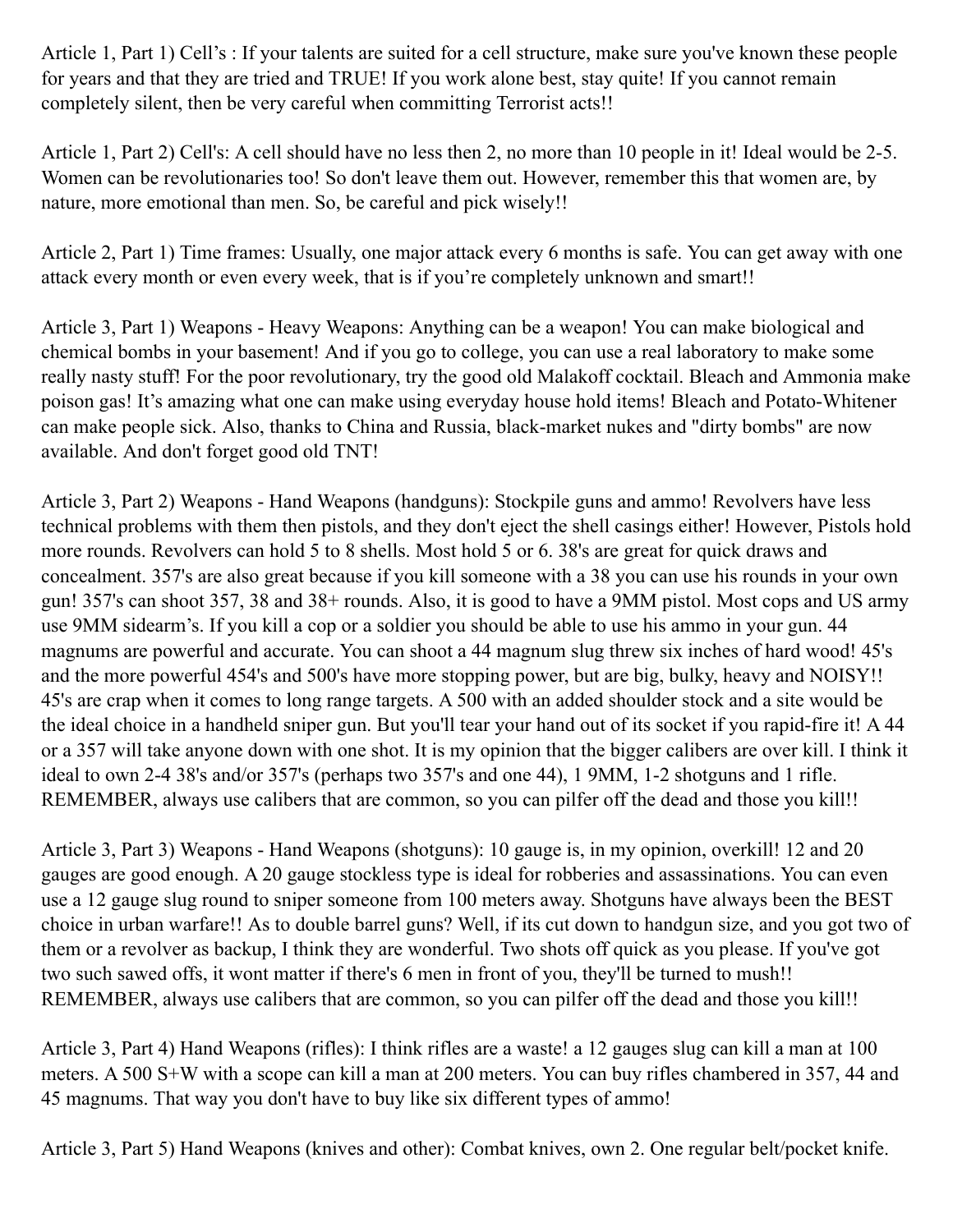Hammer's work great! Ax handles are good. Aluminum bats are also great. Wood bats can be burned after use. Crowbars are excellent weapons. Use your imagination.

Article 4, Part 1) Car-Bombs: If your going to use a Car-bomb, here are some tips. Have the front windows bullet proofed, in case the cops try to gun you down before you can push the button. If you're going to rent the truck, use multiple dealers, multiple types of truck modules, and cash. And please have a backup switch incase you do get killed before you can push the button. Like an automatic detonator that will go off when the pressure of the driver's foot is lax for more that 5 seconds, and so on...

Article 5, Part 1) Disguises: The best, in my opinion, is the bum look! How many times have you walked past a bum and ignored him? The bum's look and outfit are great for urban warfare and assassinations within cities! Also, I've got a lot done dressing up as an Orthodox Jew!! Use makeup and acting kits as well! Shave your facial hair and keep a conservative haircut. Use fake mustaches and beard's when on the attack. Utilize all forms of makeup and acting skills. Perfect your accents. Own the clothing of locals, and act like those you live around. If you're the open type, then act reasonably "normal".

Article 6, Part 1) General Ideas: Learn a second and even a third language!! If you live in the West, learn English and Spanish as firsts, Portuguese and French as seconds. If you live in the East, learn English, French, German and Russian as firsts, Spanish, Italian and Russian as seconds. Turkish could also be a third language to learn if you live in the East. Learn and practice acting skills. Learn a trade skill, like electric, plumbing and construction... Learn hand-to-hand combat skills. Practice your marksmanship. Read up on "how-to" manuals. One can use fictionalized books or actual government combat manuals. And don't forget to use your imaginations, too!!

Article 7, Part 1) The Enemy - Tips and Tactics: Strike fast and be invisible! Strike those that run the system, Rabbi's, Corporate owners, Bankers, Cops, Army personal, Judges and top politicians. Let's let these scum know that they are on OUR shit list!! Use terror as a weapon! If the people fear us more then they fear the system, then we've won! I hope in my heart that we White's in North America can create a more violent, American version of the early "IRA"!!

Article 7, Part 2) The Enemy - Enemy Lists: Keep lists of those in your area that are active enemies to our race! Note where they live, where they work, what they look like, what they wear, who they hang out with and so on... Get photo's of them, they're homes and cars. We know who the top enemies are, we now need a list of the locals for when that time comes to exact vengeance!!

Article 7, Part 3) The Enemy - Targeting Enemies: When targeting Jews, please, only go after the Rabbi's and the Yeshiva Schools! The Jew store owner is only the middleman. Same with niggers, go after the leadership. Stop targeting the crack heads, unless they attack our people! Then again, maybe the nigger "elite" can make more problems for the cops then we can. When targeting cops, hit any of them! When a cop arrests and/or attacks one of our people, go after him and his family! Kidnap his wife and children, butcher them, skin them alive, then hang they're bodies from a tree with a sign saying something like "Death to all who aid the system!" The commies in South America really know how to stick it to anyone, ANYONE who aids the State!! Cops get it really bad down there, and as a result, often aid the revolutionaries over the State. They do this out of FEAR for they're own safety, for the safety of they're own families! They know that if they are caught attacking anyone who is a guerilla, his life and that of his families is forfeit. And please, do